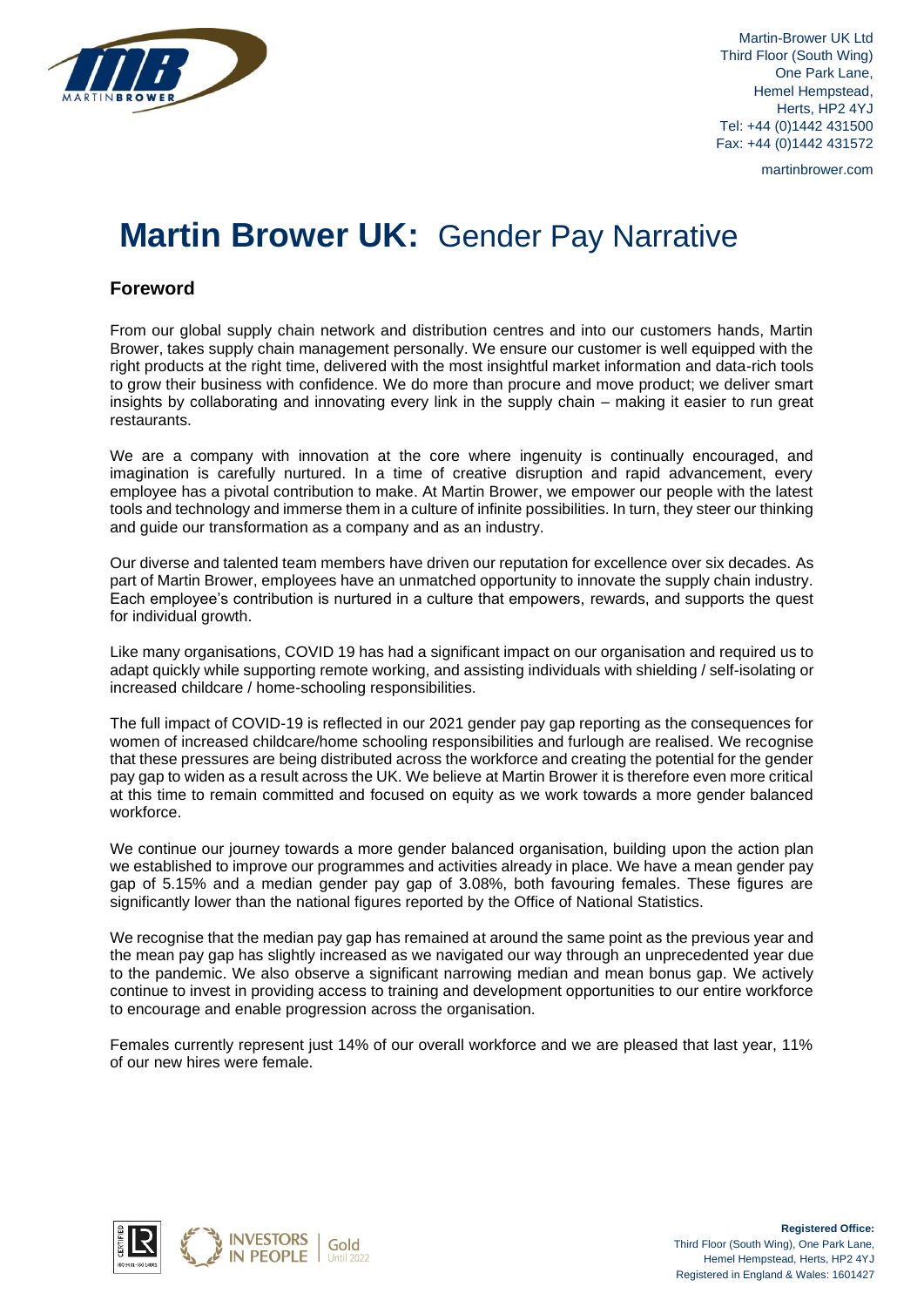In our fifth reporting year, we continue to embed and build upon the initiatives previously implemented and are collectively influential in taking strides towards making Martin Brower a fair and balanced workplace and encouraging greater female representation across the organisation. We continue to actively focus on increasing the proportion of female candidates identified for new roles and on developing alternative recruitment pipelines.

We aim to harness the power of inclusion to our strategic advantage - our global Diversity, Equity and Inclusion programme has been influential in making strides towards making Martin Brower a truly inclusive organisation through our culture and workplace environment.

We continue to ensure our HR policies encourage and support flexible working within the organisation and are working to ensure that what we have in place works for everyone. Our HR team actively supports our diversity message across the organisation by positively influencing and challenging our hiring managers to ensure they recognise how their individual behaviours and actions impact our overall ability to create an open, fair, and inclusive workplace culture.

We are committed to maintaining the momentum we have experienced over the last few years, as we strive towards a more gender balanced organisation.

### **Gender Pay Gap**

Mandatory Gender Pay Gap Reporting applies to all private and voluntary sector employers in England, Wales, and Scotland with at least 250 employees as of the 5<sup>th</sup> of April 2021 snapshot date. Those organisations are required to publicly report their gender pay gap metrics as follows on the governmentsponsored website, **with the aim of eliminating the gender pay gap:**

| Mean gender<br>pay gap                                              | Median gender pay gap                        | Gender bonus gap                                                                          |  |
|---------------------------------------------------------------------|----------------------------------------------|-------------------------------------------------------------------------------------------|--|
| Difference between<br>average hourly earnings<br>of males & females | Difference between<br>median hourly earnings | Proportion of male &<br>female employees<br>receiving bonus within the<br>12 month period |  |
| Mean gender<br>bonus gap                                            | <b>Median gender bonus</b><br>gap            | Pay quartiles                                                                             |  |
| Difference between<br>average bonus earnings                        | Difference between<br>median bonus earnings  | Insight into career paths                                                                 |  |

As of the 5<sup>th</sup> April 2021 payroll, our mean gender pay gap stood at 5.15% and median gender pay at 3.08%, both favouring females:

| <b>Mean Hourly Pay Differences</b> |            | <b>Median Hourly Pay Differences</b> |            |  |
|------------------------------------|------------|--------------------------------------|------------|--|
| Gender                             | Hourly Pay | Gender                               | Hourly Pay |  |
| Female                             | £15.12     | Female                               | £12.61     |  |
| Male                               | £14.38     | Male                                 | £12.23     |  |
| <b>Pay Gap</b>                     | $-5.15%$   | <b>Pay Gap</b>                       | $-3.08%$   |  |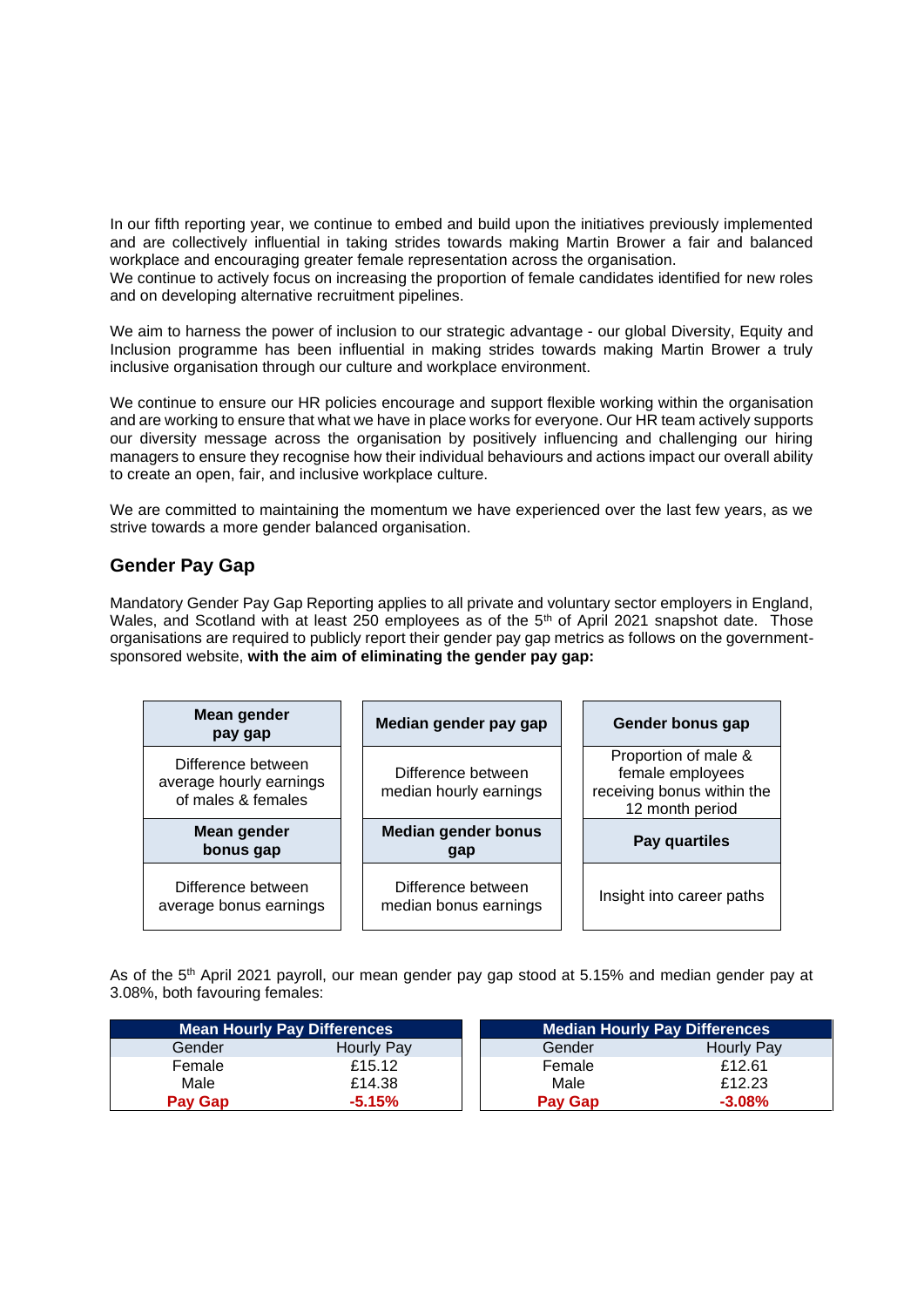These are both significantly below the national mean (14.6%) and national median (15.4%) as reported by the Office of National Statistics, 2021. It is important to remember the mean (or average) may not be a fair representation of the data, because the average is easily influenced by outliers and therefore it is important to also consider the median (middle point of the data set). If you have fewer outliers in your data set this will result in your mean and median being close together.

The underlying reason behind the gap is predominantly due to a higher proportion of males in lower paid roles relative to a very small number of females overall in the data set (headcount of 45, versus overall headcount of 278, recognising that a significant proportion of our workforce were furloughed on a reduced salary basis and in line with the regulations, are excluded from the gender pay calculations but included in the gender bonus calculations). We are confident that men and women are paid equally for doing equivalent jobs across our business.

## **Bonus Payments and Participation**

Our mean bonus gap currently stands at 26.71% favouring females, with our median bonus gap also favouring females at 10.01%. We have a slightly higher proportion of male employees receiving a bonus:

| <b>Mean Bonus Differences</b>         |                                     |                                        | <b>Median Bonus Differences</b> |                                       |                                     |                                        |                         |
|---------------------------------------|-------------------------------------|----------------------------------------|---------------------------------|---------------------------------------|-------------------------------------|----------------------------------------|-------------------------|
| Gender                                | Mean<br>bonus                       | <b>Numbers</b><br>receiving<br>a bonus | % bonus<br>distribution         | Gender                                | Median<br>bonus                     | <b>Numbers</b><br>receiving<br>a bonus | % bonus<br>distribution |
| Female<br>Male<br><b>Bonus</b><br>Gap | £1,954.75<br>£1,542.73<br>$-26.71%$ | 184<br>1107                            | 92.9%<br>92.6%                  | Female<br>Male<br><b>Bonus</b><br>Gap | £1,167.99<br>£1,061.67<br>$-10.01%$ | 184<br>1107                            | 92.9%<br>92.9%          |

The data set is slightly skewed, with a much wider range in the bonus amounts found in the larger male data set compared to a narrower range in the smaller female data set who are in receipt of bonuses.

Discretionary performance-related bonuses are awarded and paid on an annual basis via two bonus plans, taking account of individual performance. As an equal opportunities' employer, all our permanent employees in eligible roles are eligible for bonus, irrespective of their position, age, gender, or ethnicity.

## **Career Paths and Earnings**

**Pay Quartiles**

Our gender distribution by quartiles, as defined by the regulations, shows us that female employees continue to be underrepresented across all four quartiles, most noticeably in the second lowest pay quartile.

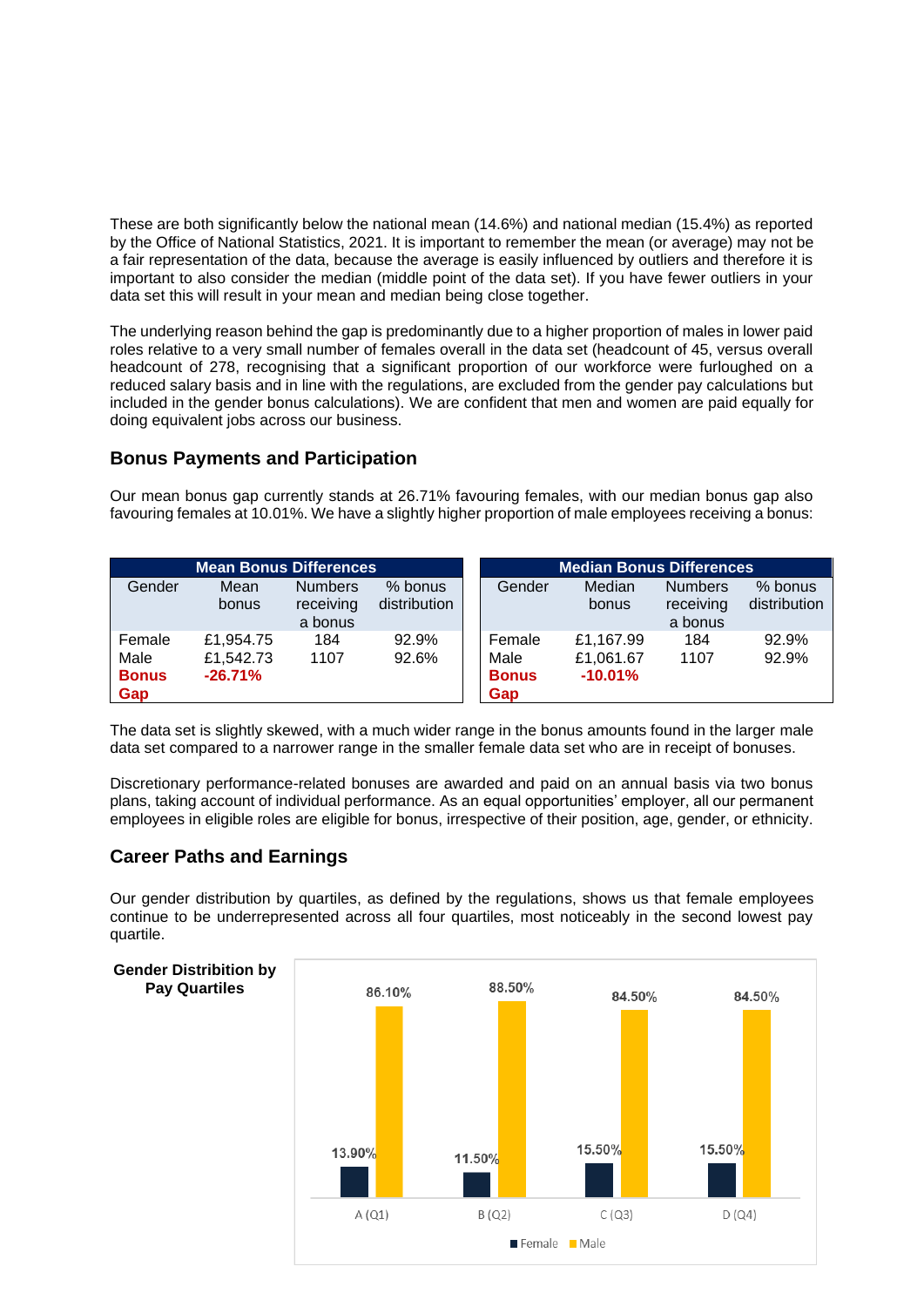#### **HR Strategy**

Our HR philosophy is to attract and retain high calibre individuals and to leverage their unique talents to enable us to deliver a world-class service to our customers.

We recognise the motivational importance of positive senior role models to inspire confidence and success and we are proud that over 31% of our senior management roles are occupied by females. We acknowledge that our strategy needs to evolve to ensure that we attract a higher proportion of females into our organisation, and we actively drive our hiring managers to reflect our strategic approach to diversity.

We continue to actively foster an environment where everyone is motivated to develop and progress through innovative HR policies and practices in an encouraging environment. We have recently enhanced several of our HR policies which have been positively received. We proactively keep in touch with those on maternity leave and are pleased that we saw 84% return rate in the last year.

We ensure that all our HR policies and tools are reviewed regularly, and we continue to proactively support flexible working across the organisation as we believe that these policies encourage our talented and driven employees to deliver results, and in turn advance their careers in our organisation. In the last year, we are pleased that we approved 83% of flexible working requests. We strive to understand people's needs and are developing our hybrid working approach and we will be formalising this approach in employment contracts where practicable.

We enhanced our Employee Value Proposition with new inclusive language and modified our CARES values with 'E' now representing Equity and Inclusion, and this has been rolled out across UK and Ireland to inspire our workforce and support the attraction and retention talent strategies. An 'IDEA (Inclusion, Diversity, Equity Awareness) Group' with representatives from operations and core functions meets monthly to further progress DEI initiatives. We are looking to resource English lessons for colleagues whose English is not their first language.

The work undertaken by our Global Diversity Equity and Inclusion Council, sponsored by members of our Global Leadership Board, continues as we strive towards making Martin Brower a fair and balanced workplace. We aim to harness global thought leadership as we drive momentum to develop our business case for change and the supporting roadmap.

#### **Recruitment**

We continue to adopt more proactive recruitment approaches which began with new profiling software, harnessing the power of Artifical Inteligence to remove potential for human bias during the selection process. We are pleased to continue to see encouraging results and evidence that bolder recruitment decisions are being made on the back of the changes to the CARES values which is positively impacting upon retention and creating greater gender balance in potential candidates presented. We continue our partnership with Qube to inspire interest in our apprenticeship programme.

Our HR team actively supports our diversity message across the organisation by positively influencing and challenging our hiring managers to ensure they recognise how their individual behaviours and actions impact our overall ability to create an open, fair, and inclusive workplace culture. We recognise that the nature of our shift working patterns for some of our roles can detrimentally impact on the ability of parents to balance both family and career and we continue to review these patterns to provide greater flexibility to our employees.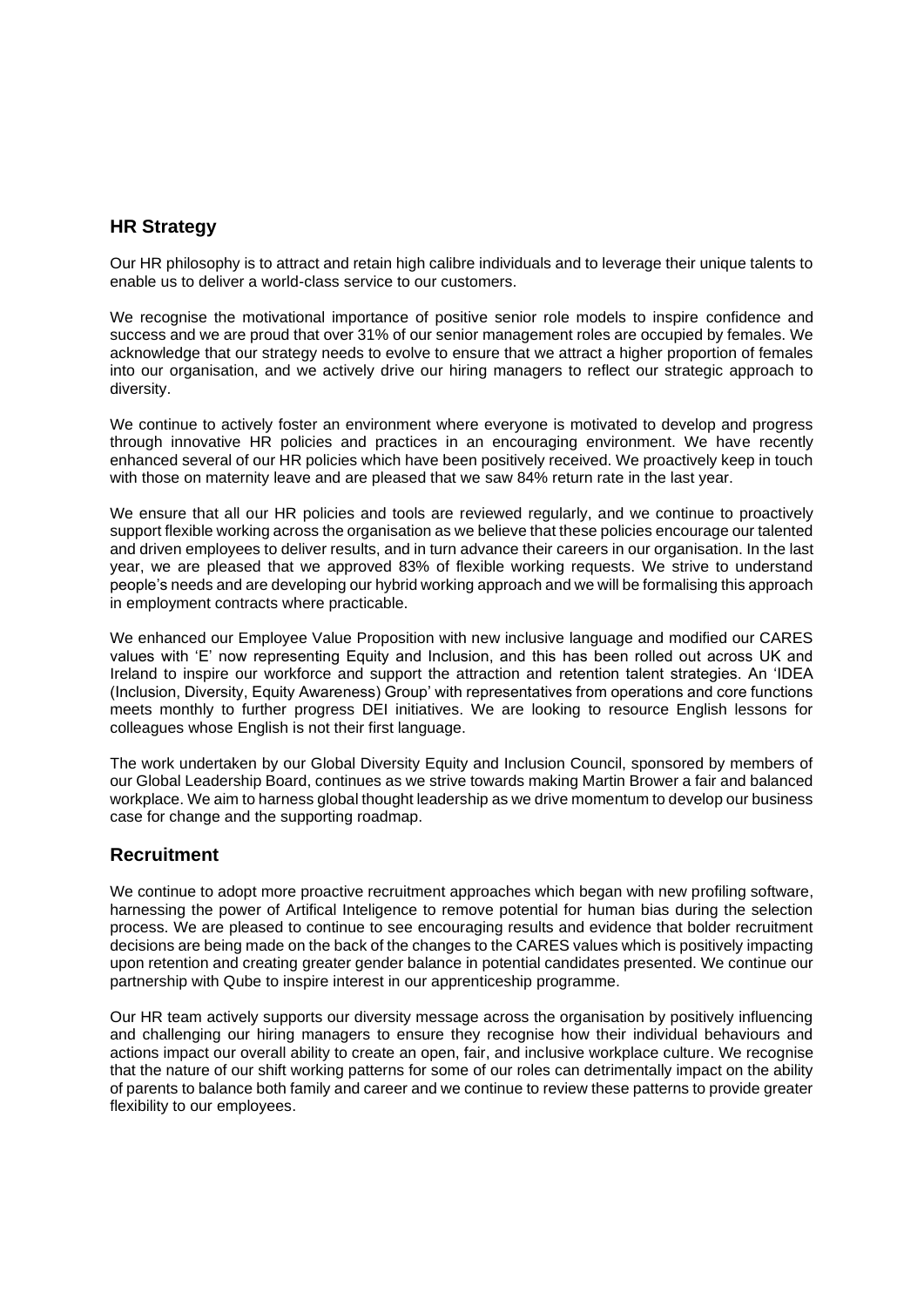We are reaching new audiences through the diversification of communication channels including Facebook and Instagram.

#### **Development**

Employee Development is a key focus within our organisation and we are committed to making the most effective use of the talent, skills and abilities of our employees. Our i-Learn Academy opened 13 Jan 2020 and enables us to nurture our continued learning culture and help our organisation deliver its strategic objectives.

We recognise the importance of supporting the wellbeing of all colleagues so developed and delivered online workshops covering compassion fatigue, managing remote teams and resilience.

In April 2020 our pension provider delivered Financial Wellbeing Webinars and tailored communications to reflect our different employee demographic groups.

Our training programmes continue to support achievements and success for all our colleagues. As part of this we run our LEAP (Leadership, Engagement, Action, Performance) programme for front line leaders designed to equip them for success by enhancing their leadership skills and have incorporated unconscious bias training and insight profiling into the programme. 35% of participants for this years programme were female.

Martin Brower have partnered with a global consulting organisation to deliver to the UK and Ireland Board members and the HR and team further Diversity, Equity and Inclusion training and ensure they are equipped to support colleagues and apply the Diversity, Equity and Inclusion lens to all aspects of people management.

Our EDP (Executive Development Programme) continues to provide leaders with more positive behavioural skills and techniques that apply beyond their current roles and to grow their potential. Programme graduates each have a Board-level mentor to support them in taking better control of their careers. We continue to operate a Board-level mentoring programme for EDP graduates to actively nurture our senior management capability and are considering cascading this down to LEAP graduates over the coming year.

Encouragingly, we have retained our Investor's in People Gold status for Head Office and Silver status for our UK-based Distribution Centres.

We actively encourage our employees to consider different role experiences as they progress their careers within our organisation. We have partnered with external bodies to develop employees' industry insights and share best practice.

#### **Year on Year Comparison**

When we consider comparison between this year and that of the most recent reporting cycle in 2020, we see a slight widening of the gender pay gap at both the mean and the median, continuing to remain in favour of females. We note a less pronounced gender bonus gap at both the mean and the median, again both in favour of females. We see decreased bonus participation for both genders. We recognise that bonus pay, as defined by the regulations, includes a wide-ranging suite of awards including amounts